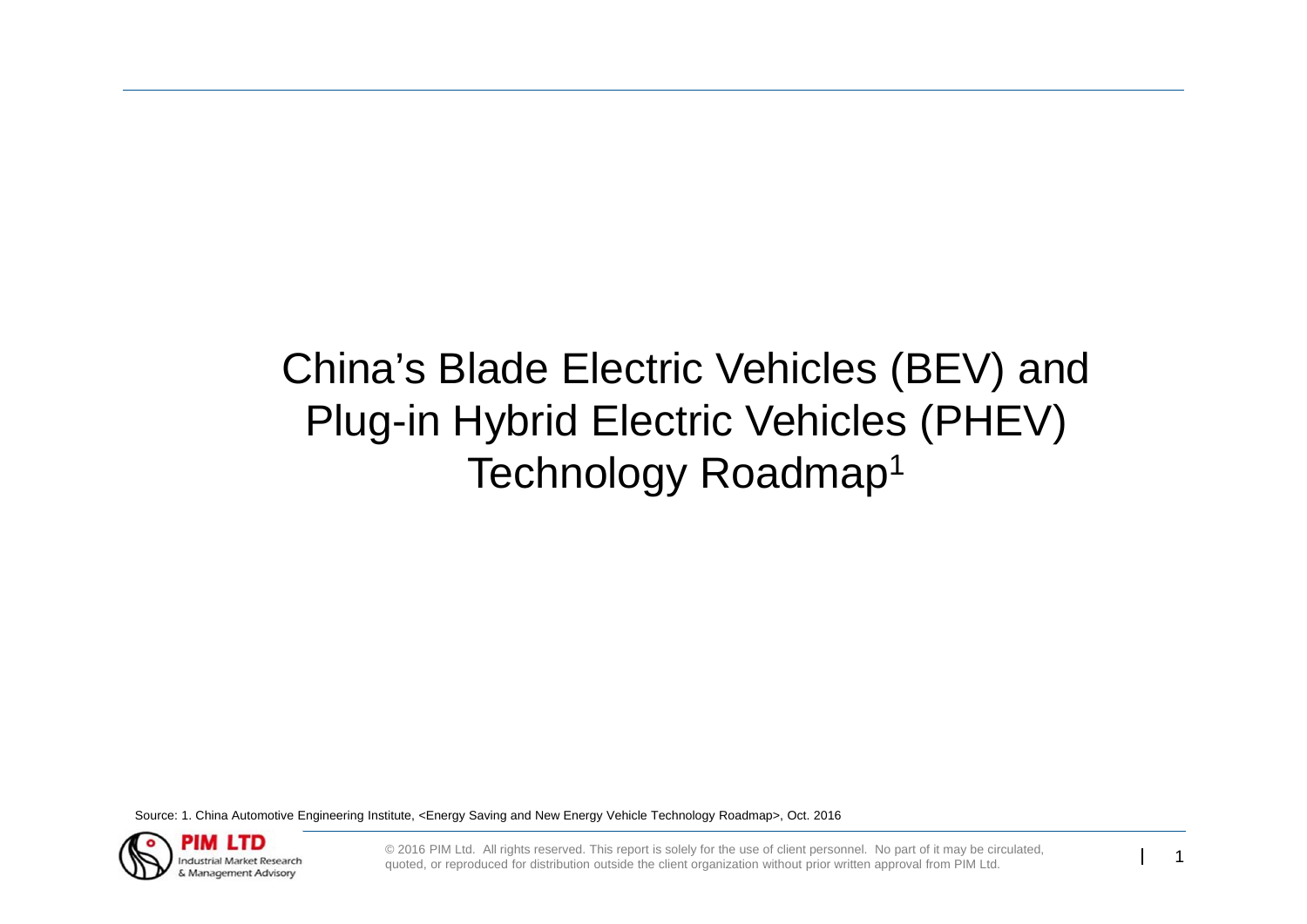Blade Electric Vehicles (BEV) and Plug-in Hybrid Electric Vehicles (PHEV) \_Developing Strategy1

- ◆ For mid-size and upper mid-size vehicles, scale development of blade electric vehicles (BEV) will be the major direction, in order to expand the application of blade electric technology on family vehicles, official vehicles, rental vehicles and short-distance commercial vehicles;
- ◆ For compact and above size vehicles, scale development of plug-in hybrid electric vehicles (PHEV) will be the major direction, in order to expand the application of plug-in electric technologies on private vehicles, official vehicles and other areas with short daily travel distance;
- $\blacklozenge$  Improve competitiveness of finished vehicles and promote exporting critical components in batches via breakthroughs in power batteries and driving motors;
- $\blacklozenge$  Promote electric vehicles in large scale via establishing charging infrastructure and nation wide service network.

Source: 1. China Automotive Engineering Institute, <Energy Saving and New Energy Vehicle Technology Roadmap>, Oct. 2016

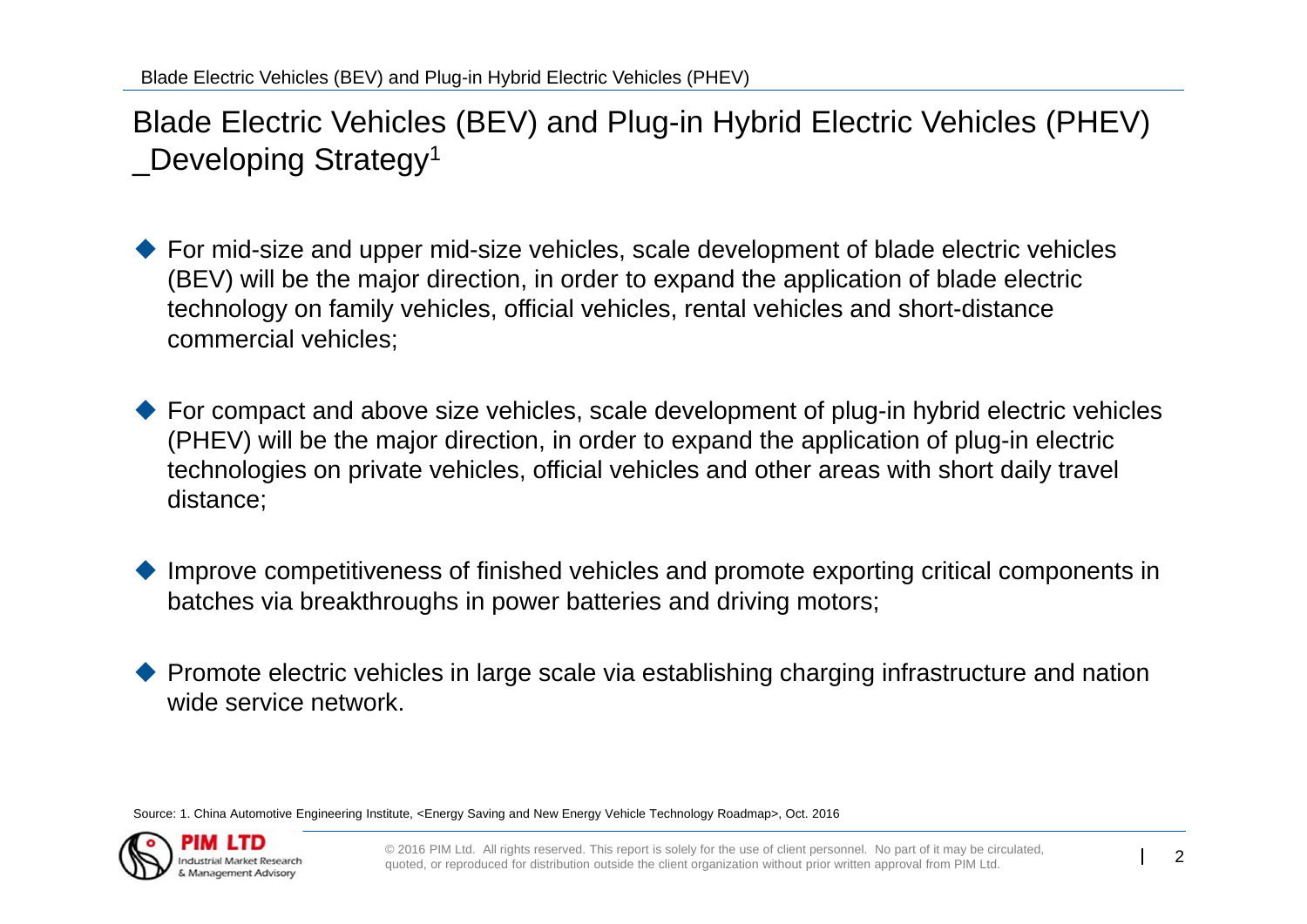## Blade Electric Vehicles (BEV) and Plug-in Hybrid Electric Vehicles (PHEV)  $\sqrt{\frac{1}{2}}$ Targets, major focus and technical path<sup>1</sup>

| <b>Targets</b>                                                |                                   |                                   | <b>Technical Path</b>                                                                                                                                        | <b>Major Focus</b>                                                                                                                               |
|---------------------------------------------------------------|-----------------------------------|-----------------------------------|--------------------------------------------------------------------------------------------------------------------------------------------------------------|--------------------------------------------------------------------------------------------------------------------------------------------------|
| Driving range of BEV                                          |                                   |                                   | <b>Blade Electric Vehicles (BEV)</b><br>$\triangleright$ Increase the energy density of                                                                      |                                                                                                                                                  |
| 2020                                                          | 2025                              | 2030                              | power batteries<br>$\triangleright$ Increase the efficiency of electric                                                                                      | $\checkmark$ Development technology for                                                                                                          |
| 300km                                                         | 400km                             | 500km                             | drive systems                                                                                                                                                | hybrid power assembly with low                                                                                                                   |
| Unit load quality power consumption<br>of buses (kWh/100km.t) |                                   |                                   | $\triangleright$ Customization of chassis for<br>electric vehicles<br><b>Plug-in Hybrid Electric Vehicles</b><br>(PHEV)                                      | cost and high efficiency<br>$\checkmark$ Integrated technology for power<br>motor and chassis<br>$\checkmark$ Power system integration and       |
| 2020                                                          | 2025                              | 2030                              | $\triangleright$ Optimize the conformation of                                                                                                                | control technology for BEV                                                                                                                       |
| 3.5                                                           | 3.2                               | 3.0                               | hybrid power systems<br>$\triangleright$ Predictive control of finished                                                                                      | $\checkmark$ High-performance power motor<br>technology                                                                                          |
| Fuel consumption of PHEV in hybrid<br>model                   |                                   |                                   | vehicles based on multi-<br>information<br>$\triangleright$ Integrated design of power<br>system                                                             | $\checkmark$ New power motor controller<br>technology<br>$\checkmark$ Advanced charging technology<br>$\checkmark$ Intelligent energy management |
| 2020                                                          | 2025                              | 2030                              | <b>Charging Infrastructures</b>                                                                                                                              | for finished vehicles                                                                                                                            |
| 25% lower<br>than ICE in<br>2020                              | 10% lower<br>than PHEV<br>in 2020 | 20% lower<br>than PHEV<br>in 2020 | $\triangleright$ Quick charging technology<br>$\triangleright$ Inter-connection and inter-working<br>technology<br>$\triangleright$ Convenience for charging | $\checkmark$ Finished vehicle control<br>technology for BEV and PHEV                                                                             |

Source: 1. China Automotive Engineering Institute, <Energy Saving and New Energy Vehicle Technology Roadmap>, Oct. 2016

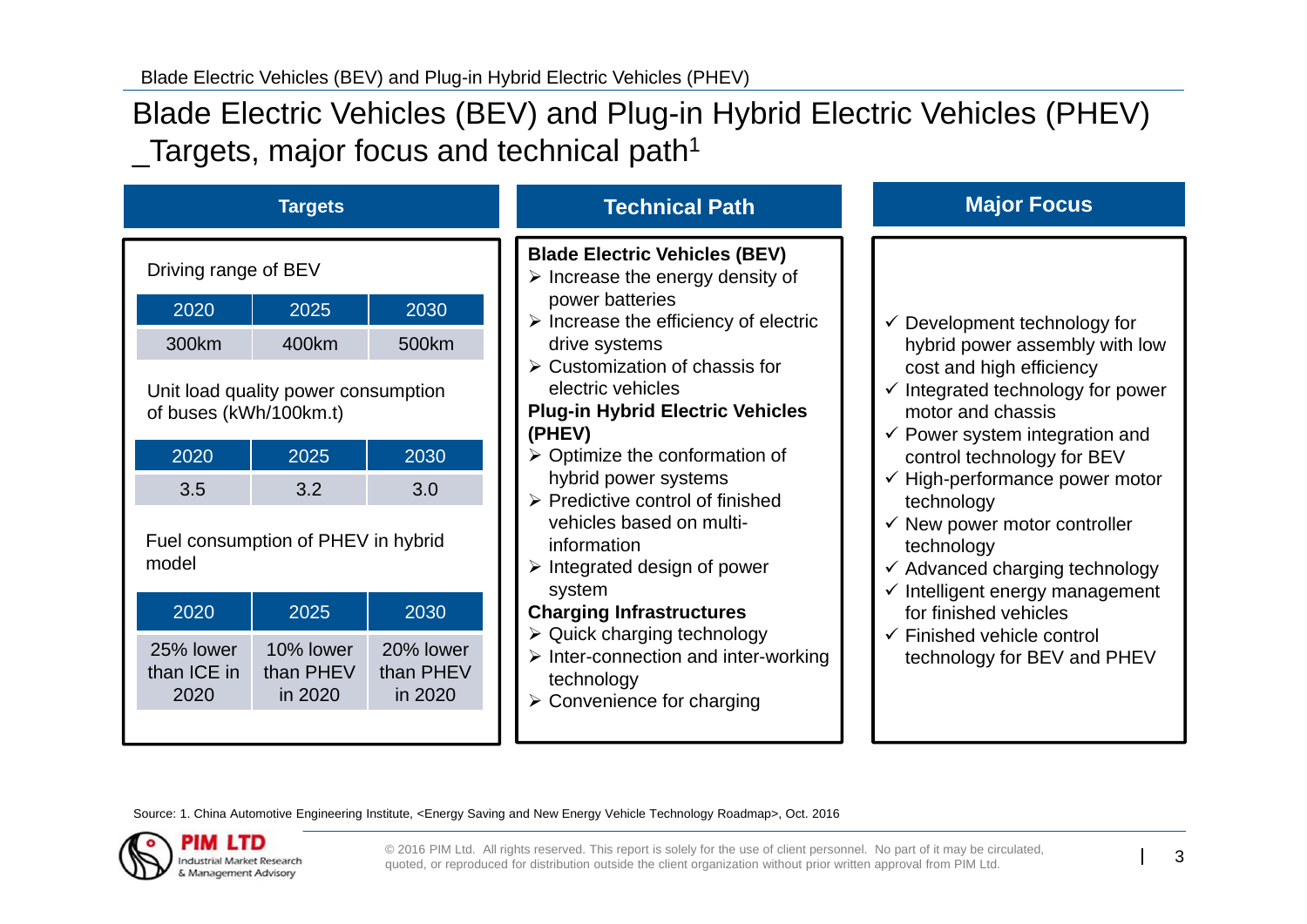#### Blade Electric Vehicles (BEV) and Plug-in Hybrid Electric Vehicles (PHEV) \_Technical Roadmap1



Source: 1. China Automotive Engineering Institute, <Energy Saving and New Energy Vehicle Technology Roadmap>, Oct. 2016



© 2016 PIM Ltd. All rights reserved. This report is solely for the use of client personnel. No part of it may be circulated, quoted, or reproduced for distribution outside the client organization without prior written appr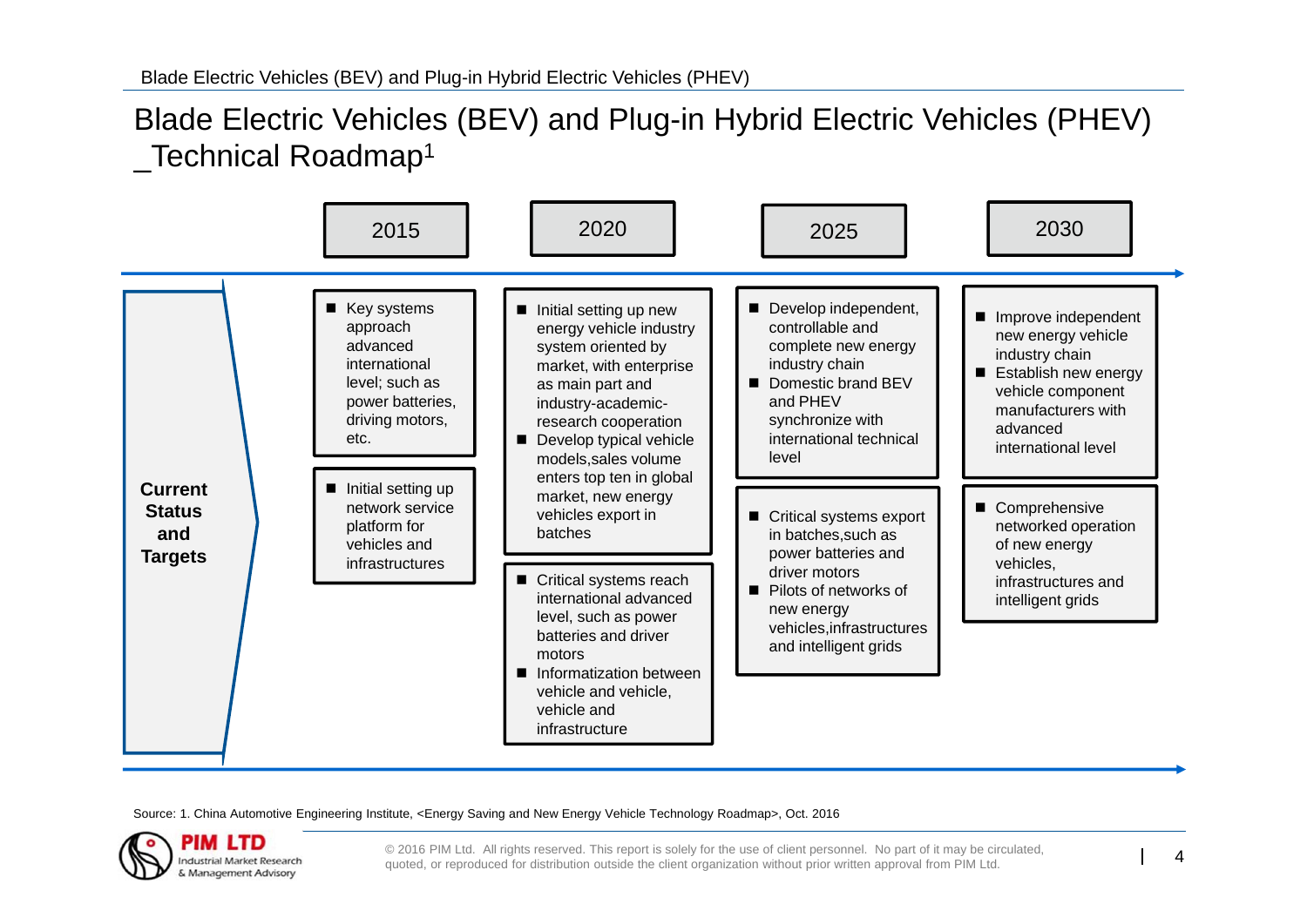### Blade Electric Vehicles (BEV) and Plug-in Hybrid Electric Vehicles (PHEV) Technical Roadmap<sup>1</sup>



Source: 1. China Automotive Engineering Institute, <Energy Saving and New Energy Vehicle Technology Roadmap>, Oct. 2016



© 2016 PIM Ltd. All rights reserved. This report is solely for the use of client personnel. No part of it may be circulated, quoted, or reproduced for distribution outside the client organization without prior written appr